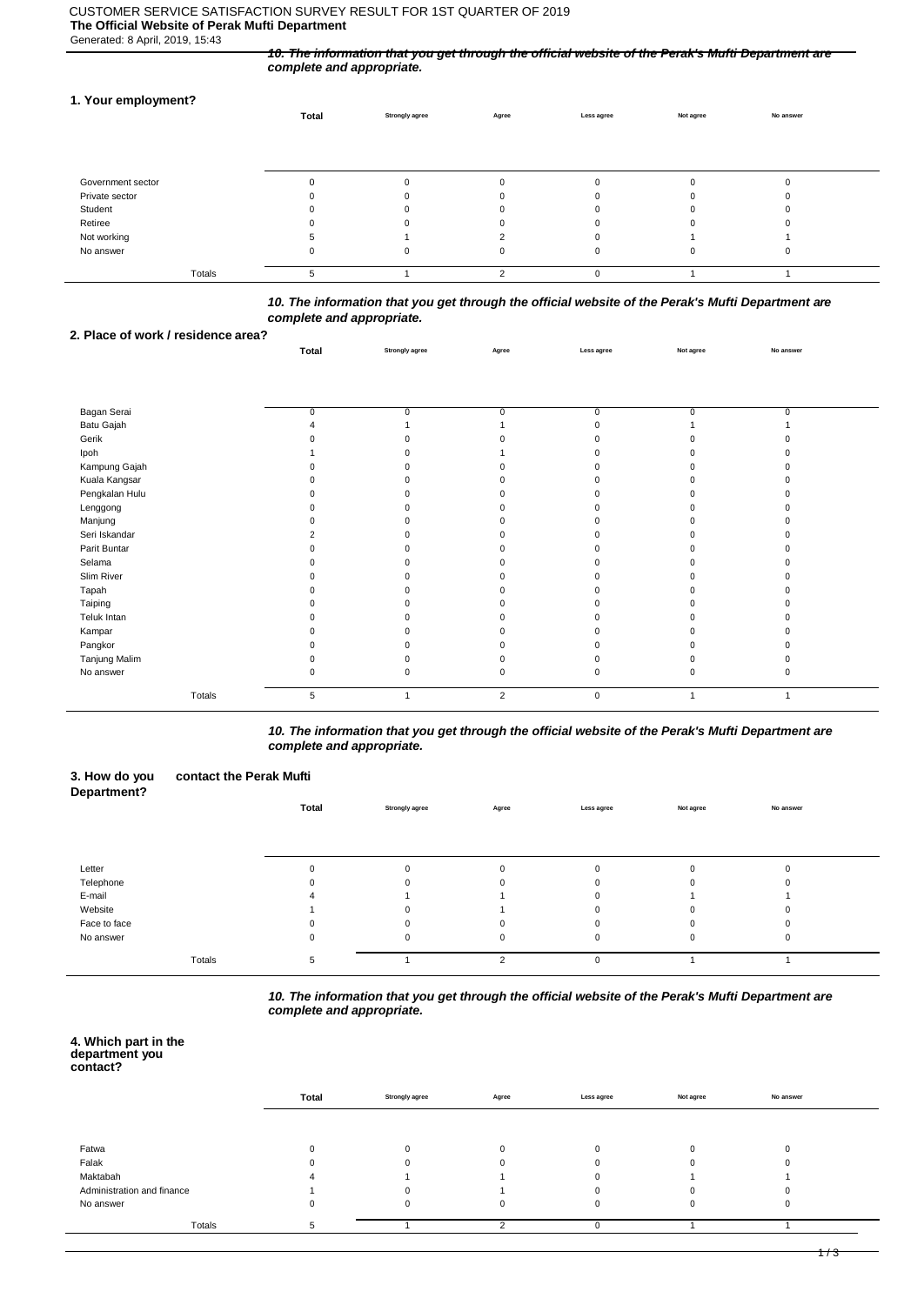## *10. The information that you get through the official website of the Perak's Mufti Department are complete andappropriate.*

#### **5. Please indicate the services provided by this department.**

| .                                                | Total | <b>Strongly agree</b> | Agree | Less agree | Not agree | No answer |  |
|--------------------------------------------------|-------|-----------------------|-------|------------|-----------|-----------|--|
|                                                  |       |                       |       |            |           |           |  |
| The Issuance Of Fatwa                            |       |                       |       |            |           |           |  |
| Management Of Tauliah                            |       |                       |       |            |           |           |  |
| Self Declaration Friday                          |       |                       |       |            |           |           |  |
| <b>Islamic Concern</b>                           |       |                       |       |            |           |           |  |
| Determination / Check Direction Of<br>Qiblah     |       |                       |       | $\Omega$   |           |           |  |
| Preparation Of Hijri Timetable / Prayer<br>Times |       |                       |       | $\Omega$   | ŋ         |           |  |
| Sun's Observation / Moon's Observation           |       |                       |       | $\Omega$   |           |           |  |
| No answer                                        |       |                       | 0     | $\Omega$   |           |           |  |
| Totals                                           |       |                       |       |            |           |           |  |
|                                                  | 17    |                       |       |            |           |           |  |

*10. The information that you get through the official website of the Perak's Mufti Department arecomplete and appropriate.*

# **6. Your opinion about management**

**ccredited teaching service to teach Islamic in state of Perak.**

| $III$ state VI I GIAN. | Total | <b>Strongly agree</b> | Agree         | Less agree | Not agree | No answer |  |
|------------------------|-------|-----------------------|---------------|------------|-----------|-----------|--|
|                        |       |                       |               |            |           |           |  |
| Excellent              |       |                       |               |            |           |           |  |
| Very satisfactory      |       |                       |               | 0          | 0         |           |  |
| Satisfactory           |       |                       |               | 0          |           |           |  |
| Less satisfactory      |       | 0                     |               | 0          | 0         | 0         |  |
| Not satisfactory       |       |                       |               | 0          | 0         |           |  |
| No answer              | υ     | 0                     |               | 0          | 0         | 0         |  |
| Totals                 | 5     |                       | $\mathcal{L}$ | 0          |           |           |  |

# *10. The information that you get through the official website of the Perak's Mufti Department arecomplete and appropriate.*

**7. Recognition credential of Islamic teaching to candidates who managed to brings many benefits to the community.**

| <b>Drings many benefits to the community.</b> |       |                       |       |              |           |           |  |
|-----------------------------------------------|-------|-----------------------|-------|--------------|-----------|-----------|--|
|                                               | Total | <b>Strongly agree</b> | Agree | Less agree   | Not agree | No answer |  |
|                                               |       |                       |       |              |           |           |  |
|                                               |       |                       |       |              |           |           |  |
|                                               |       |                       |       |              |           |           |  |
| Strongly agree                                |       |                       |       |              |           |           |  |
| Agree                                         |       | $\Omega$              | 0     | 0            | $\Omega$  |           |  |
| Less agree                                    |       | $\Omega$              | 0     | 0            | $\Omega$  |           |  |
| Not agree                                     |       | 0                     | 0     | 0            |           |           |  |
| No answer                                     | υ     | 0                     | 0     | 0            |           |           |  |
|                                               |       |                       |       |              |           |           |  |
| Totals                                        |       |                       |       | <sup>0</sup> |           |           |  |

*10. The information that you get through the official website of the Perak's Mufti Department are complete andappropriate.*

**8. Service of checking qiblah direction that** 

| provided is:      |       |                       |        |             |           |           |  |
|-------------------|-------|-----------------------|--------|-------------|-----------|-----------|--|
|                   | Total | <b>Strongly agree</b> | Agree  | Less agree  | Not agree | No answer |  |
|                   |       |                       |        |             |           |           |  |
|                   |       |                       |        |             |           |           |  |
|                   |       |                       |        |             |           |           |  |
| Excellent         |       |                       |        |             |           |           |  |
| Very satisfactory |       |                       |        |             |           |           |  |
| Satisfactory      |       |                       |        | O           |           |           |  |
| Less satisfactory |       |                       |        |             |           |           |  |
| Not satisfactory  |       |                       |        |             |           |           |  |
| No answer         |       |                       |        | $\mathbf 0$ | O         |           |  |
| Totals            | b.    |                       | $\sim$ | $\mathbf 0$ |           |           |  |